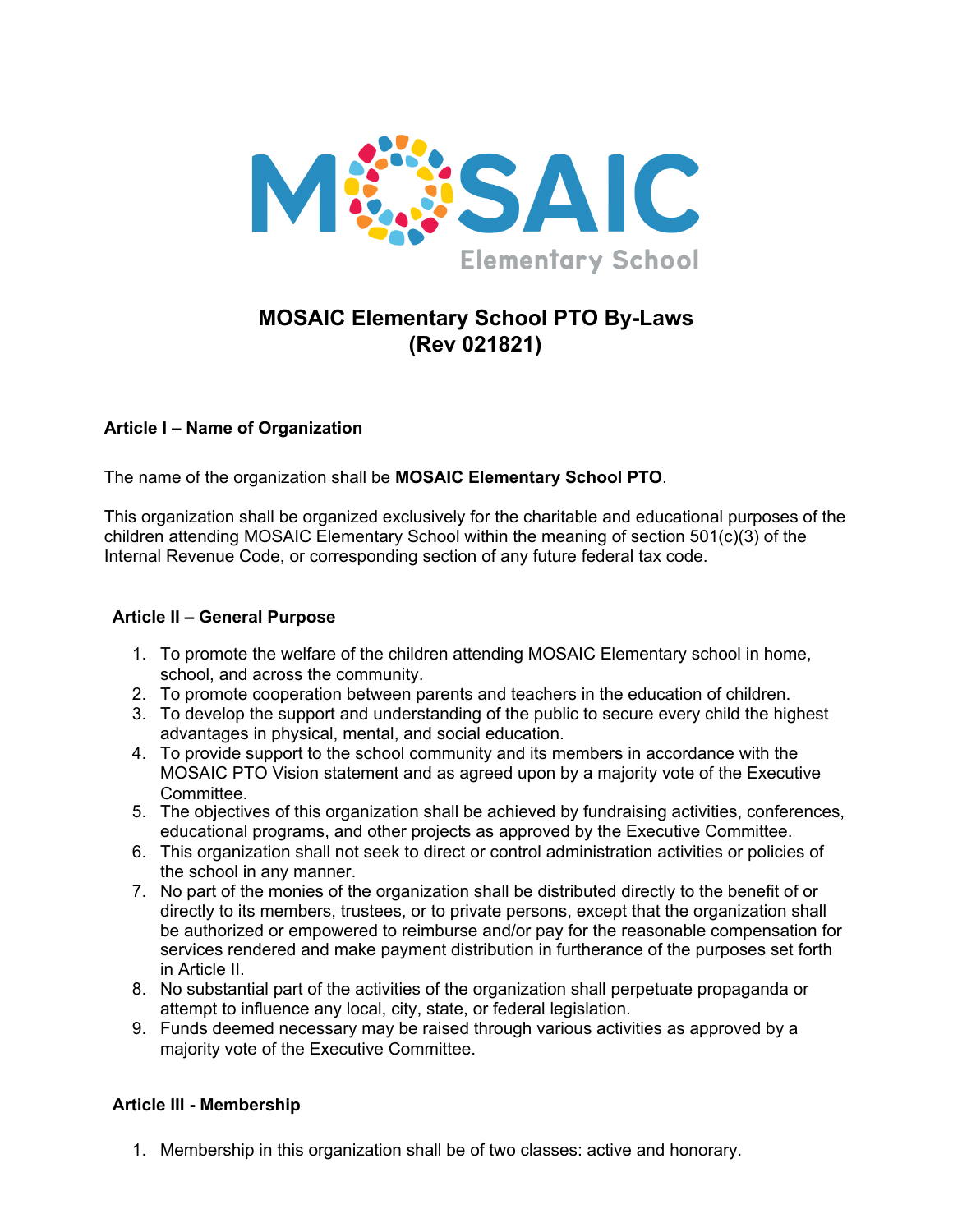- 2. An active member is any person who is a parent or guardian of a MOSAIC Elementary School student. All active members are eligible to vote in elections and other general voting matters that pertain to the PTO and its activities.
- 3. Honorary members include faculty members or administrators of MOSAIC Elementary School or the title may be conferred upon any person by unanimous vote of the Executive Board.
- 4. An annual enrollment of members and for members shall be conducted. Additional members may be accepted at any time during the school year.
- 5. The membership year will be July  $1<sup>st</sup>$  of a year to June 30<sup>th</sup> of the following year.

## **Article IV – Executive Board Officers and Duties**

## **1. PRESIDENT:**

- a. Shall preside at all meetings of the organization.
- b. Shall act as a judge in all elections and declare the results.
- c. Shall see that these bylaws and all orders of the organization are strictly carried out.
- d. Shall perform all other executive duties incumbent upon his/her office.
- e. Shall be a member, ex-officio, of all committees, though shall not be permitted to cast a ballot except in the case of a tie vote.
- f. In the event the president cannot preside at a scheduled meeting, this section shall be used as a chain of command to determine who shall chair the meeting; i.e., in order listed, Vice President, Secretary, Treasurer, etc.

# **2. VICE PRESIDENT**:

- a. Assistant to the President.
- b. Perform duties of the President in the President's absence.
- c. Carry out all other duties assigned by the President.

## **3. SECRETARY:**

- a. Shall record the minutes of all meetings of the organization and of the Executive Committee and distribute within 7 - 14 calendar days after the correspondingmeeting.
- b. Responsible for true and accurate records of organization's meetings.
- c. Shall keep on file the bylaws and standing rules.
- d. Shall perform such other duties as may be assigned.
- e. If the Secretary is not present for a meeting, record-keeping duties shall fall to another board member present at the meeting and must be arranged in advance of
- f. the meeting in question.

# **4. TREASURER:**

- a. Shall receive all funds, proceeds of any projects, and any other funds, which properly belong to the organization, and deposit said funds in a bank or trust company approved by the Executive Board in the name of the organization.
- b. Shall keep a systematic and correct account of all funds received and paid out, preserving all records and bills, etc., belonging to and which is the property of the organization.
- c. Shall disburse funds by direction of the Executive Board by majority vote.
- d. An annual report, having been duly approved by the Auditing Committee, shall be presented at the annual meeting showing income, expenditures, receipts, bonds, securities and other assets owned by the organization.
- e. The Audit Committee will be made up of the Treasurer, the school principal, and an active PTO Member who is not an officer or committee chairperson. The audit will take place before the June meeting each year.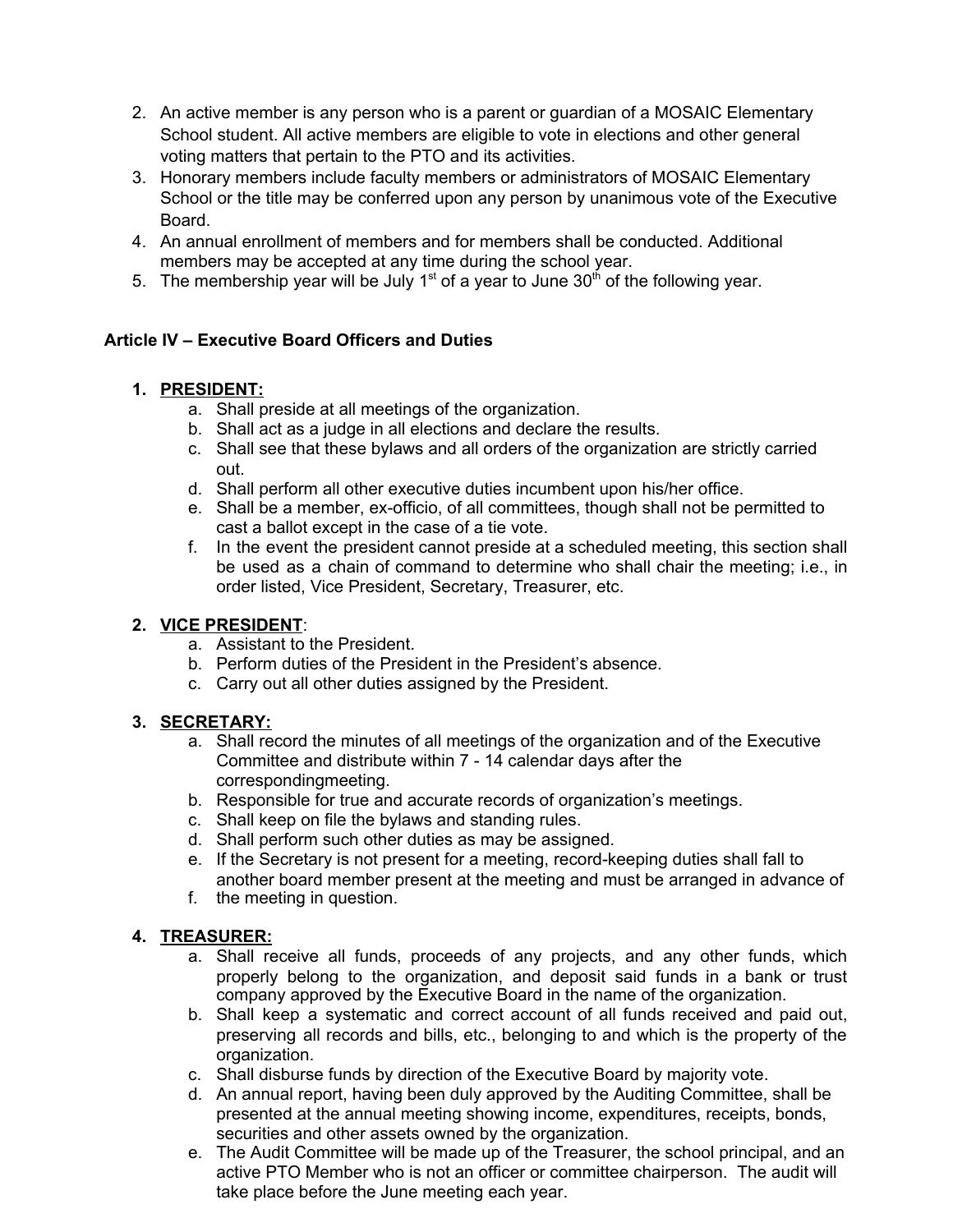- f. No bill or claim against the organization shall be paid, unless duly authorized by the Executive Board.
- g. The Treasurer is responsible for all legal fillings of the organization including IRS 990 forms and Missouri Tax exemption as well as other legal fillings that pertain to finances of this 501(c)(3) organization.

#### **5. PARLIAMENTARIAN:**

- a. Assist the Executive Committee to interpret and clarify the By-Laws as questions may arise, reconcile a decision with the By-Laws, and advise the Executive Committee when a revision to the By-Laws may be necessary when neither can be done.
- b. The individual who accepts this position will acquire a current copy of ROBERTS RULES OF ORDERS to advise the President when questions of order may arise. The cost of this book shall be reimbursed by the Treasurer.
- c. Shall review the By-Laws annually in November and coordinate all modifications, additions, and deletions thereof with all other members of the Executive Committee.

## **6. FUNDRAISING & EVENTS COORDINATOR**

- a. Shall oversee and coordinate all fundraising and events done by the MOSAIC PTO as well as establish and manage effective communication to support the fundraisers and events.
- b. Draft and edit solicitation letters and thank you notes to donors and businesses that participate in fundraising with the PTO.
- c. Shall work with the Executive Committee to map out annual fundraisers, dine outs and event time frames, communications for school community and work with executive board to appoint event chairs to successfully run MOSAIC PTO events and fundraisers.
- d. Shall communicate a calendar of events and fundraisers to the executive board and to the school office, along with event lead contact information.
- e. Shall establish a collaborative working relationship with committee / event chairs to execute appropriate fundraiser and event communications conducted by the PTO.
- f. Shall oversee MOSAIC-branded product sales and keep accurate records, as well as provide all records and invoices to the secretary and treasurer. This includes overseeing Spirit Wear orders and other MOSAIC-branded products.
- g. Shall handle setting up MOSAIC Dine Out fundraisers with local businesses and ensure all communication with businesses and MOSAIC is done effectively. Handle obtaining flyers and publications for Dine Outs.

## **7. TEACHER REPRESENTATIVE(S):**

- a. Is an optional position and will be held on an as needed basis by a faculty member(s) of MOSAIC Elementary School.
- b. Responsible for the dissemination of information between the board and the school staff.
- c. Teacher representative(s) shall act as a liaison between the PTO, administration, teachers and students.
- d. Teacher representatives are non-voting board members, except in the case of the audit committee and removal of an existing officer.

# **8. ADMINISTRATIVE REPRESENTATIVE(S):**

- a. Shall be the liaison between the school district and MOSAIC Elementary School administrative staff and the organization.
- b. May be staffed by the principal and/or the assistant principal of the school.
- c. Administrative representatives are not voting members except in the case of the audit committee and removal of an officer.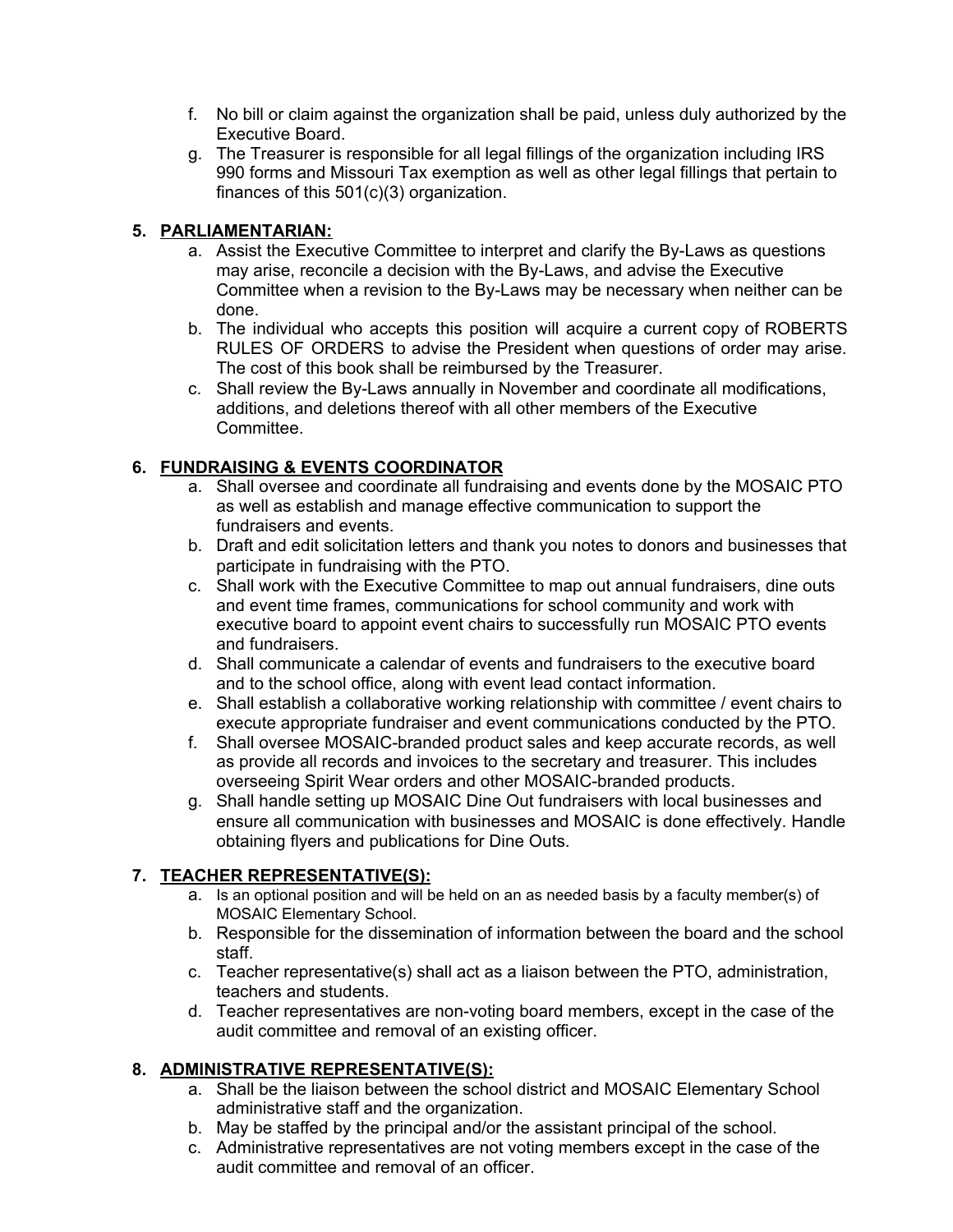## **Article V – Election and Installation of Officers**

- 1. A nominating committee shall be convened no later than the month of March for the process of securing nominations. The PTO President and the Administrative Representative shall appoint three non-board PTO members to serve with them on this committee.
- 2. The nominating committee shall solicit nominees for each office to be filled, then provide a list of all nominees to the Executive Committee on or before the April Executive Board Meeting.
- 3. Executive Board nominations are open to any parent whose student will be attending MOSAIC Elementary School the following school year and who has fully paid any outstanding fundraiser bills by December 31<sup>st</sup> of the school year in which they are being nominated. Furthermore, nominees shall have served as an active member of the PTO from August to March and served as an active participant in a committee function.
- 4. Additional nominations may be made from the floor for any PTO Board position, either by self-nomination or nomination by another PTO member.
- 5. Nominees are elected by closed written ballot, a show of hands, or a voice vote when there is more than one nominee for an office.
- 6. Only those persons who have consented to serve shall be nominated for, or elected to, such office. Voting shall be done by all members of the PTO present at the time of the election with the exception of the current PTO President who will only cast a vote in the event a tiebreaker is necessary.
- 7. A vacancy occurring in an office shall be filled through a similar process as described in Article  $V.\dot{2}$  – 6. This will happen only after the remaining Executive Committee members have first had the option of filling the vacancy and have been confirmed by a majority vote of the Committee. If a vacancy occurs in the office of the President, the Vice President shall serve automatically assume the office of President pro tem until either replaced or elected .
- 8. Officers shall be installed at the May meeting and shall assume their active duties at the beginning of the school district's fiscal year. The incumbent Executive Committee shall make sure that all incoming officers are acquainted with their obligations as well as transfer any documentation and other non-documentation items in their possession.
- 9.
- 10. Any current Executive Board member may be reelected to the Executive Board provided there are no more than five absences during the current school year, including no more than three "unexcused absences". An "unexcused absence" results from an absence from a meeting in which (a) the president is not notified prior to the meeting and (b) the absent board member has not arranged for a person to cover his/her duties.

## **Article VI – Executive Committee**

- 1. The PTO Board Executive Committee shall consist of the officers of the organization as outlined in Article IV of these By-Laws.
- 2. The Executive Committee will create standing committees, approve plans of work of the standing committees, present a report at the regular monthly meetings of the PTO, prepare and submit an annual budget, appoint an audit committee, approve expenditures, and transact necessary business in the interval between organizational meetings.
- 3. Meetings of the Executive Committee shall be held as needed but at least once a month. The time frame after the monthly PTO meeting is tentatively earmarked as the time for the monthly PTO board meeting. Special meetings of the Executive Committee may be called by the President or by most of its members giving at least 48 hours notice to all members. Notice of the General and Executive Committee meetings shall be posted at MOSAIC Elementary School.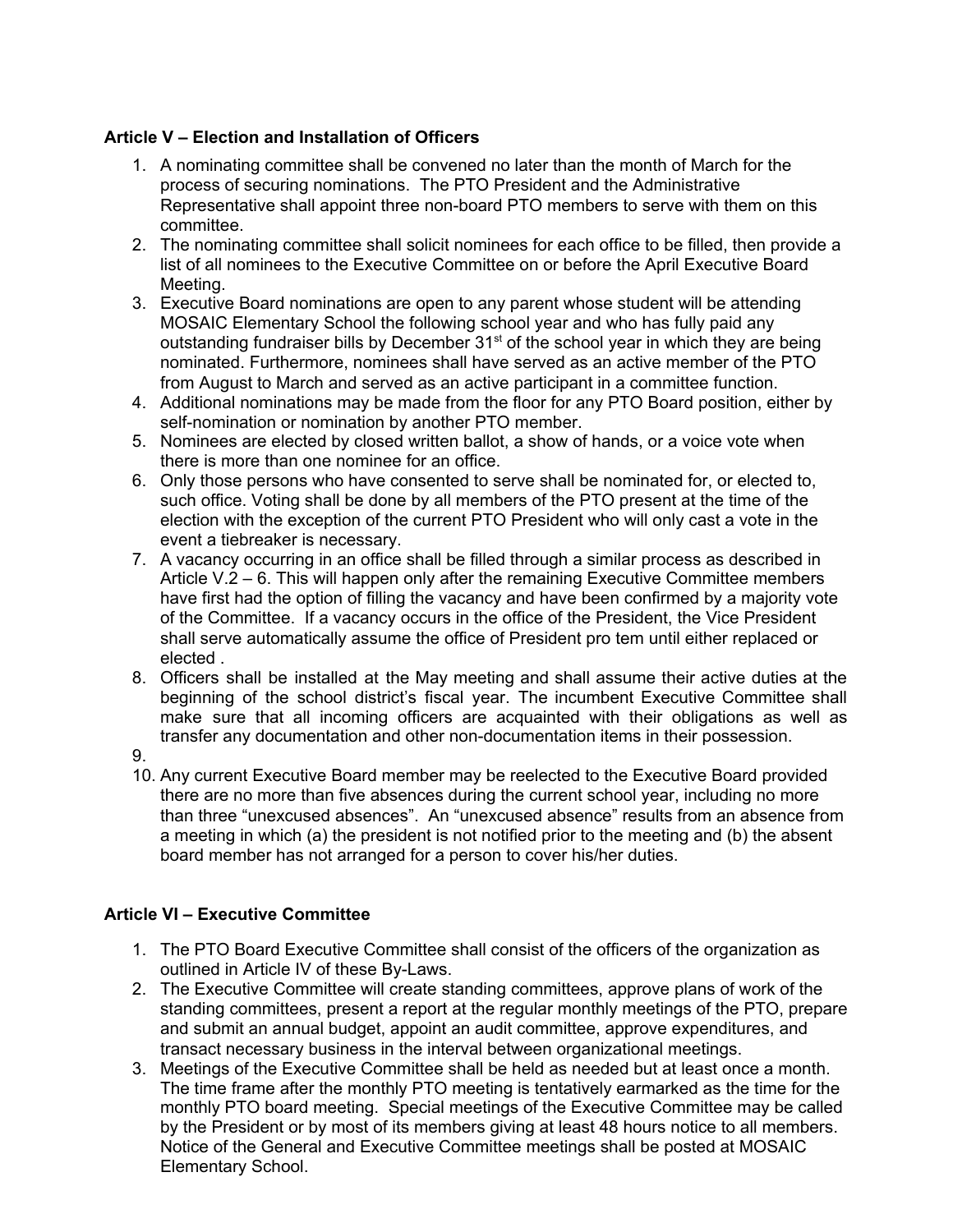- 4. Individuals who are not on the Executive Committee or any standing committee may address the Executive Committee. The individuals shall state their intention to the President or the President's designate prior to the beginning of the Executive Committee meeting. The President or the President's designate shall include the individuals on the agenda.
- 5. Upon majority votes of all executive committee members, any financial activity may be subject to an audit by a certified public accountant not on the Executive Board.
- 6. An officer can be removed from office by a majority vote of the executive committee for failure to perform the duties of his/her office as well as by excessive unexcused absences.

#### **Article VII - Standing and Special Committees**

- 1. Standing committees shall be created by the Executive Committee to promote the objectives and interests of the organization. The officers of the organization shall select the chairpersons of the standing committees or the chairpersons can be volunteers subject to the approval of the Executive Committee.
- 2. The chairperson of each standing committee shall present a plan of work to the Executive Committee for approval. The Executive Committee shall undertake no committee work without consent and without prior approval by a majority affirmative vote.
- 3. The President of the Executive Committee may appoint special Committees.
- 4. The President or their appointee shall be a member ex-officio of all committees and shall be notified of all committee meetings.

#### **Article VIII - General Meetings**

- 1. Meetings of the organization shall be scheduled by the Executive Committee at the June Executive Board meeting.
- 2. Special meetings may be called by the President, twenty percent of the active PTO members, or most of the Executive Board. The call for such special meetings shall specify the business to be transacted and no other business shall be transacted except that specified in the meeting notice. Any such meeting shall be in writing to all active members at least one week in advance of the meeting taking place.
- 3. The privileges of holding office, making motions, debating, and voting shall be limited to active members of the Executive Committee.
- 4. The ROBERT'S RULES OF ORDER NEWLY REVISED shall govern the organization in all cases in which they are applicable as interpreted and clarified by the Parliamentarian.

#### **Article IX – Amendments**

- 1. These By-Laws may be amended at any general meeting of the organization, or any executive board meeting, by a majority vote of those members present and voting, notice of the proposed amendment(s) shall have been presented in writing to all members at least two weeks before the date of the vote.
- 2. A committee may be appointed to submit a revised set of By-Laws as a substitute for the existing By-Laws only by majority vote at a meeting of the organization or by a majority vote of the Executive Committee. The requirements for adoption of a revised set of By-Laws shall be the same as in the case of an amendment.

#### **Article X – Miscellaneous**

1. Nothing herein shall constitute members of the organization as partners for any purpose. No member or officer of this organization shall be liable for the acts or failures to act on the part of any member or officer of the organization. Nor shall any member or officer be liable for his acts or omission to act arising out of willful misfeasance.